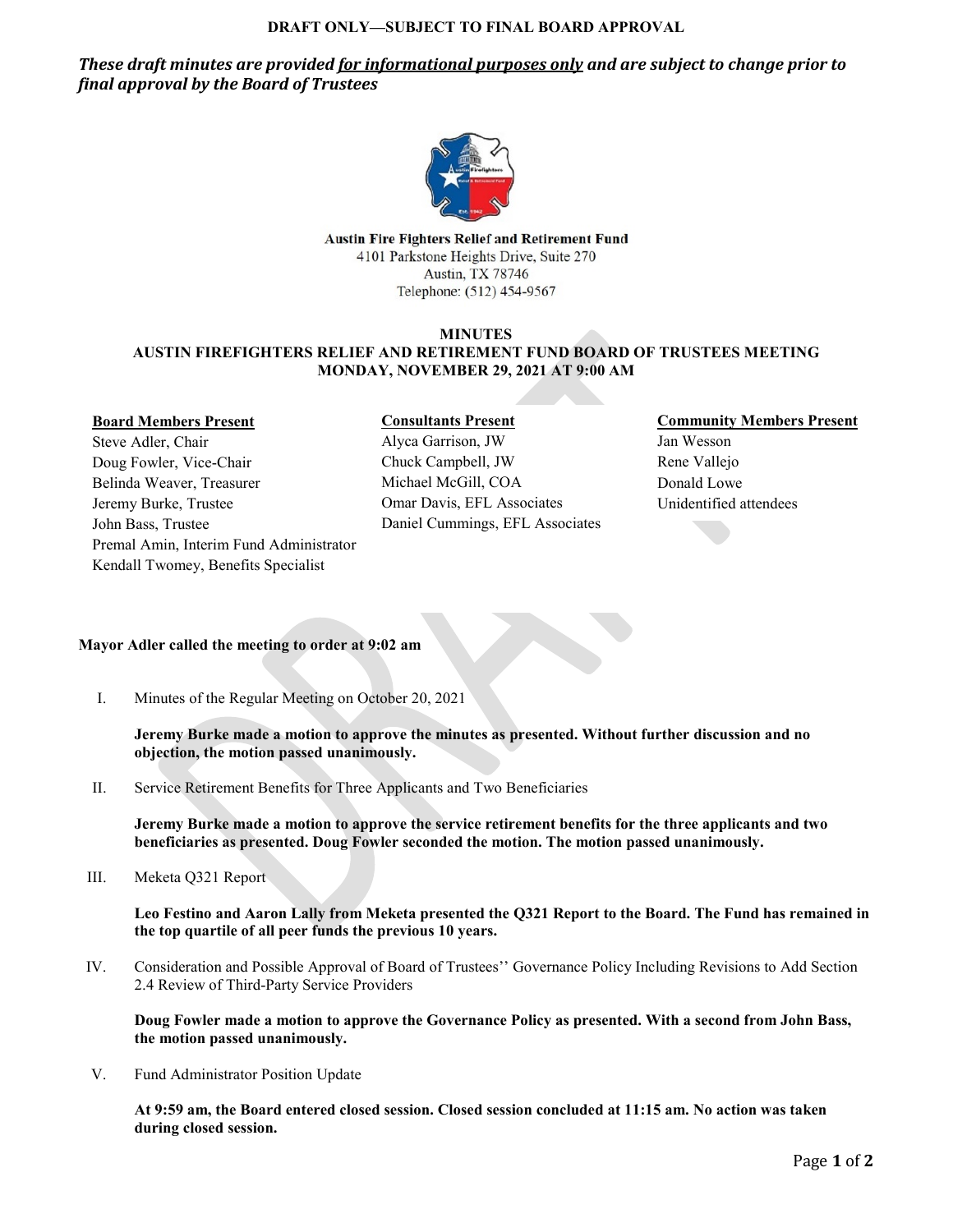# **DRAFT ONLY—SUBJECT TO FINAL BOARD APPROVAL**

# *These draft minutes are provided for informational purposes only and are subject to change prior to final approval by the Board of Trustees*

**Doug Fowler made a motion for the Board to accept the recommendation of the search committee that the top 3 candidates come for interviews on December 6th. With a second from Belinda Weaver, the motion passed. Jeremy Burke abstained** 

VI. Pension Software Service Provider Site Visit Update

**Premal Amin updated the Board on the one company Staff met with. No motion necessary.**

VII. Consideration and Possible Approval of Two Model QDRO Forms

**Alyca Garrison, Chuck Campbell, and Premal Amin reviewed the two model QDRO forms and provided an answer to a question asked at the previous board meeting. Doug Fowler made a motion to approve the two model QDRO forms. Jeremy Burked seconded the motion. The motion passed unanimously.**

VIII. Review and Consideration of 2022 Budget

**Premal Amin provided an update to the 2022 draft budget. After some discussion, the Board discussed the option to revisit the budget in January to evaluate the salary piece. No action necessary.** 

IX. Financial Statements, Transaction, Fund Expense Reports, and Summary of Work Output

**No motion necessary.** 

X. Roadmap for Future Meetings

**No motion necessary.** 

XI. Call for Future Items

**Some of the future agenda items include Fund Administrator Position Update and Review and Consideration of 2022 Budget.**

**Hearing no objections, Mayor Adler adjourned the meeting at 11:33 am.**

**Board Members** Mayor Steve Adler, Chair Doug Fowler, Vice-Chair Belinda Weaver, Treasurer Jeremy Burke, Trustee John Bass, Trustee